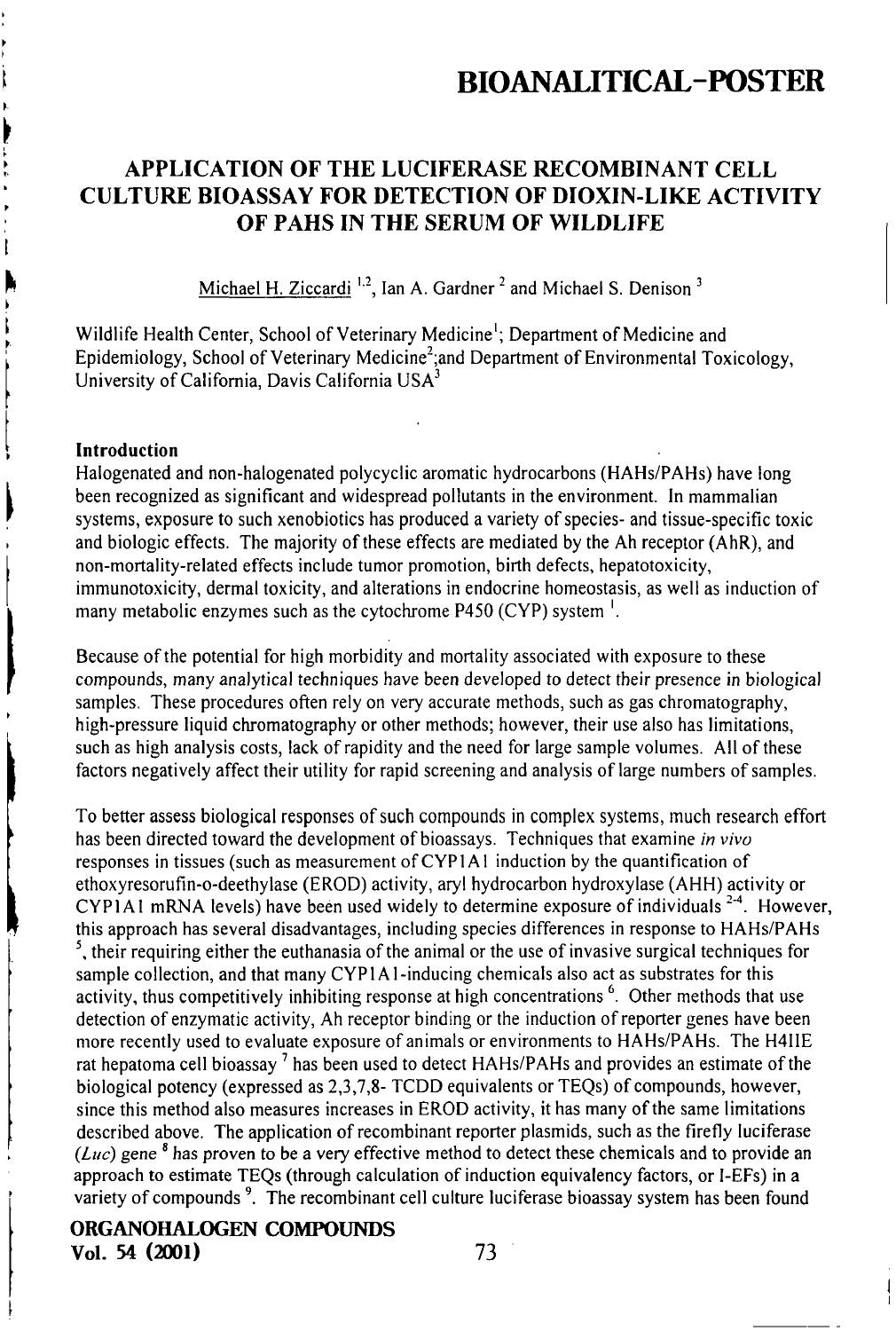to be extremely sensitive in directly detecting AhR-dependent potential of a variety of pure HAH compounds'". However, the determination of luciferase induction associated with PAH compounds has been done in only a few studies  $\frac{11}{12}$  and very little work has yet been done to characterize and optimize this method for the direct analysis of small volumes of whole serum  $^{13}$ . Therefore, the aims of this study were to determine the induction potential (described in relation to TCDD) for a variety of PAH compounds, and to use this method to analyze samples from selected wildlife populations with differing known exposure to pollutants containing high levels of PAHs. namely oil spill events.

### Experimental Methods

Chemicals: All aromatic hydrocarbons were considered hazardous and appropriate personal protective methods and materials were used in all experiments.  $2.3.7.8$ -Tetrachlorodibenzo-pdioxin (TCDD) was obtained from Dr. S. Safe (Texas A&M University). Monocyclic and PAH compounds used in this sludy are specified in Table 1 and were purchased from Accustandards Co. (St. Louis, MO) and diluted in methanol (MeOH).

Serum. Serum samples were collected from a variety of wildlife species (under appropriate IACUC approval) with differing exposure to PAHs. Free-ranging common murres (Uria aalge) were sampled during routine population surveys in the coastal California waters, as well as during several oil spill events that occurred in California during 1997. Northern sea otters (*Enhydra*  $lutris$ ) were collected either as part of larger health assessment projects or from animals undergoing rehabilitation during the Exxon Valdez oil spill.

Cell Line. Recombinant H1L1.1c2 cells were used in these studies. These cells respond to AhR agonists with the induction of firefly luciferase<sup>9</sup>. Treatment of cells in the 96-well microplate format was previously described  $^{13}$ . Dose-response experiments for PAHs and TCDD were conducted using ten-fold serial dilutions  $(v/v)$  of the inducing products in DMSO or methanol. Analysis of all serum samples was done by addition of 75  $\mu$ l of either control serum (containing DMSO, or TCDD at a 1% final concentration) or sample serum at a 50% dilution in media. After a three-hour induction period, cells were analyzed as previously described <sup>13</sup> and expressed as relative light units (RLUs) per mg protein.

Data Analysis. Median (EC<sub>50</sub>) and 20%(EC<sub>20</sub>) effective concentrations of maximal TCDD induction, and induction equivalency factors for each (I-EF<sub>50</sub> and I-EF<sub>20</sub>) were calculated by fitting dose-response data to a four-parameter Hill model by least squares (Sigma Plot; SPSS, Chicago, IL). Spearman's rank order correlation comparing EC and I-EF values from other published data were calculated using Statistica (Statsoft, Tulsa, OK).

#### Results and Discussion

Ofthe sixteen PAH evaluated, no statistically significant luciferase induction was observed for cells treated wilh monocyclic, 2- or 3-ringed compounds (all P values > 0.05), mosl likely due to the compound's inability to bind to and activate the AhR "'''. In contrast, mosl four- to six-ring structures tested (with the exception of benzo $(g,h,i)$ ) perylene) showed high levels of induction, and had relatively low  $EC_{50}$  and  $EC_{20}$  values, and relatively high corresponding I-EF<sub>50</sub> and I-EF<sub>20</sub> values (Table 2). Calculated  $EC_{50}$  and 1-EF values correlated somewhat with values determined using a rat cell line  $\frac{11}{1}$ ; Spearman r = 0.71, P = .11) and a human cell line  $\frac{12}{1}$ ; Spearman r = 0.84, P

## ORGANOHALOGEN COMPOUNDS Vol. 54 (2001) 74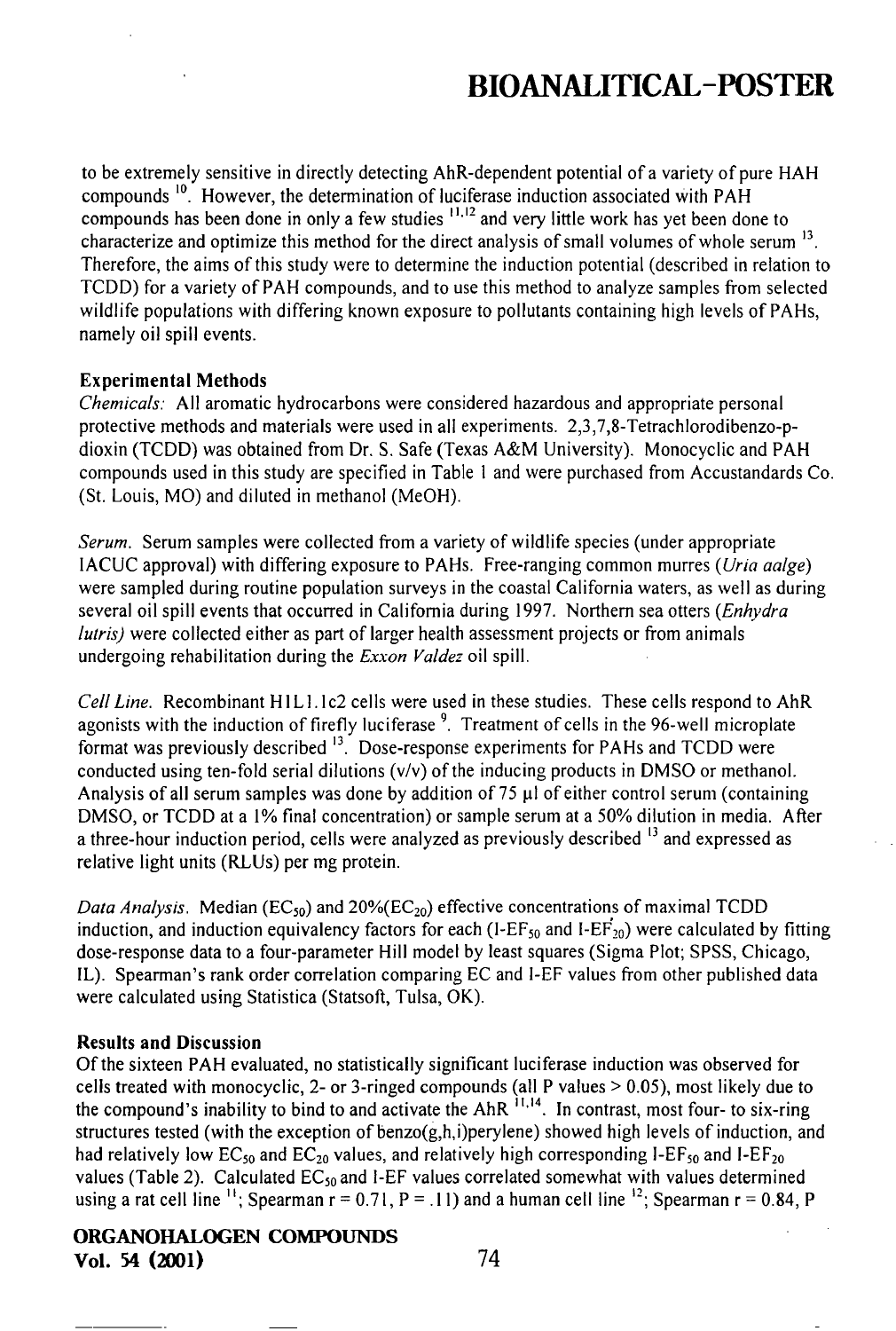= .04), and improved using the  $EC_{20}$  and I-EF<sub>20</sub> values (Willett: Spearman r = 0.77, P = .07; Jones: Spearman  $r = 0.93$ ,  $P = .003$ ). Induction equivalencies determined for each of the individual congeners were from 9.3 to 144 times greater than that reported in the human cell line, and 0.2 to 7.5 times greater than with the rat luciferase bioassay using the I-EF<sub>50</sub> values, and 10.3 to 1,350 times greater and 0.2 to 501 times greater, respectively, using the I-E $F_{20}$  data. These differences are most likely attributable to the reduced incubation time (three hours) compared to these other assays (16 to 24 hours). Since reduction of the incubation period would decrease PAH metabolism and increase its inducing potency relative to TCDD, our estimated I-EF values would be greater than those where there was significant PAH metabolism. These data support the fact that the luciferase bioassay method is a sensitive technique to detect PAH compounds, Furthermore, our more rapid analytical technique suggests that previous cell bioassay analyses may have underestimated the induction potency of PAHs.

Using this informalion, the bioassay was evaluated whelher it could delect PAH exposure in wildlife species, specifically that due to exposure to a marine petroleum spill. Statistically significant differences were noted between oiled and unoiled common murres and Northem sea otter populations ( $P \le 0.05$ ). While it is understood that this assay is not analytically specific (in that it cannot differentiate petroleum exposure from olher CYPI Al-inducing compounds such as HAHs and other AhR ligands), its use as a rapid screening tool for samples from large numbers of animals can prove extremely beneficial for decision making during spill events. Should quantitation of true petroleum exposure be necessary, it can allow for significant cost reduction in order to identify those to be further characterized by GC/MS. This bioassay can also allow for large-scale assessment of toxin loads in wildlife populations exclusive of oil spill events by the analysis of either small amounts of serum collected during an ongoing effort, or through retrospective serological surveys of banked samples. Thus, through the ability to analyze large numbers of samples in an effective and sensitive manner, this melhod has the potential to be a very powerful lool for the epidemiological assessment of wildlife population and ecosystem health.

#### Acknowledgments

This work was supported by the US National Institutes of Environmental Health Sciences (ES07685 and ES04699) and the Califomia Departmeni of Fish and Game's Oil Spill Response Trusl Fund through the Oiled Wildlife Care Network al the Wildlife Heallh Center, School of Veterinary Medicine, University of Califomia, Davis.

#### References

h

1. Whitlock, J.P. (1999) Ann Rev Pharm Tox 39, 103-25.

- 2. Burke, M.D. and Mayer, R.T. (1974) Drug Metab Disp 2, 583-8.
- 3. Nebert, D.W. and Gelboin, H.V. (1968) J Biol Chem 243, 6242-9.

4. Vanden Heuvel, J.P., Clark, G.C, Thompson, C.L., McCoy, Z., Miller, C.R., Lucier, G.W. and Bell, D.A. (1993) Carcinogenesis 14, 2003-6.

5. Denison, M.S. and Wilkinson, CF. (1985) Eur J Biochem 147, 429-35.

6. Kennedy, S.W., Lorenzen, A., James, CA. and Collins, B.T. (1993) Anal Biochem 211,102-12.

7. Bradlaw, J.A. and Casteriine, J.L. (1979) J Assoc Off Anal Chem 62, 904-16.

8. Denison, M.S., El-Fouly, M.H., Aarts, J.M.M.J.G., Brouwer, A., Richter, C. and Giesy, J.P.

(1993) Organohalogen Compounds 13, 365-8.

9. Garrison, P.M., Tullis, K., Aarts, J.M., Brouwer, A., Giesy, J.P. and Denison, M.S. (1996) Fund Appl Tox 30, 194-203.

### ORGANOHALOGEN COMPOUNDS Vol. 54 (2001) 75

 $\overline{\phantom{a}}$